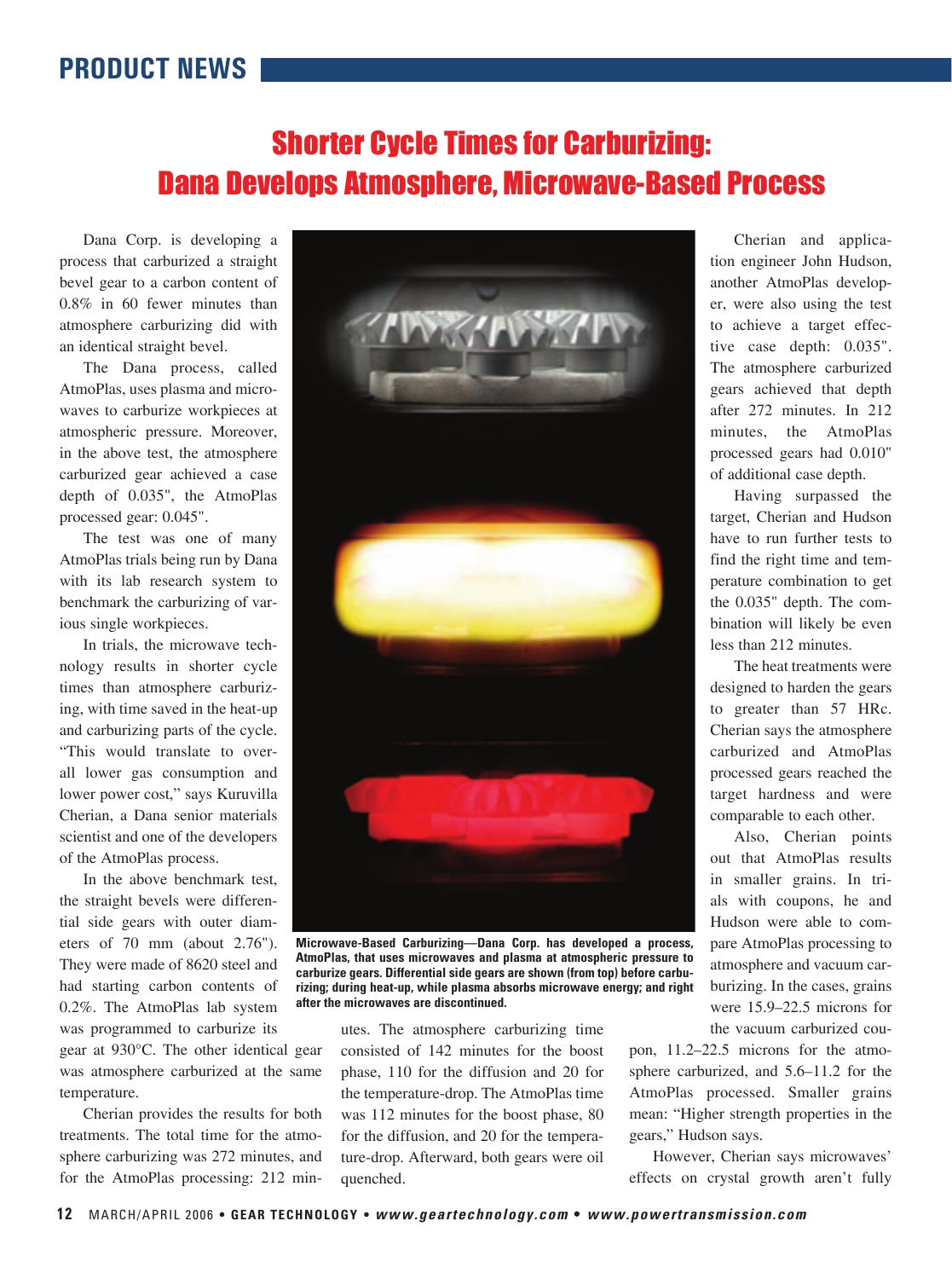known at present, so AtmoPlas' effects on grain size would require more research.

AtmoPlas heat treats workpieces at atmospheric pressure using plasma heated by microwave energy. The system consists of two chambers, an outer one and an inner one. Workpieces are placed inside the inner chamber. A mixture of three gases—argon, hydrogen and nitrogen—is injected into the chamber, which is insulated with ceramic walls.

In the outer chamber, magnetrons are activated to generate microwaves. The microwaves pass through the inner chamber's walls, which are transpar-

ent to them. The microwaves convert the gases into plasma. The plasma absorbs the microwave energy, heating rapidly. Acetylene is introduced as the enriching gas, the carbon source. The heat and carbon are then absorbed by the workpieces. The plasma uses about 95% of the microwave energy for its carburizing.

Acetylene makes up a small amount of the total volume of gases—"The acetylene is typically less than 5%," Cherian says. Still, it is one of the more expensive gases, so Cherian and

Hudson are looking into using methane as the enriching gas for the next round of benchmark tests with single workpieces.

The inner chamber's atmosphere doesn't include oxygen, so the system doesn't create intergranular oxidation in its workpieces. By avoiding IGO, the AtmoPlas processed gears would avoid the possibility of their ultimate strength being reduced.

According to Hudson, AtmoPlas' power consumption is comparable to an atmosphere carburizing furnace—when both are heat treating parts. Between jobs, AtmoPlas can be turned off. Unlike atmosphere carburizing, there's no need

to keep the AtmoPlas system running between gear jobs, to keep it at temperature and maintain its atmosphere.

"We can establish our atmosphere very quickly with a minimal amount of gas," Hudson says. "We have no reason to keep the module running when empty."

"It's basically a switch-on, switch-off system," Cherian says.

Besides differential side gears, AtmoPlas has carburized crown gears with 8" diameters, as well as 7" long spiral bevel pinions. The system's gear trials have mostly consisted of gears profiles yet.

"We're in the stage of developing the time-temperature profiles for AtmoPlas," Hudson says. He adds that AtmoPlas' carburizing profile can be changed like vacuum carburizing's profiles, so the microwave technology can achieve desired case depth and percent carbon.

Also, the process hasn't been tested in a production-scale system yet. Hudson says the pilot production system is scheduled for installation this year, in the fourth quarter, in a production, vacuum carburizing line with a gas quenching system. The pilot system would be built

> with a work area 24" wide, 36" deep and 24 or 30" high, with a rated gross load of 500 kilograms. Once installed, the system would undergo three to six months of testing via production work. Then Cherian and Hudson would be able to compare its power consumption with those of productionscale atmosphere and vacuum carburizing.

Also, after the testing, Dana would be able to decide when AtmoPlas will become commercially available. The technology would be licensed to equipment manufacturing

companies. In fact, Dana has already announced joint development agreements with ALD Vacuum Technologies GmbH of Hanau, Germany, and Rübig GmbH & Co. KG of Wels, Austria.

**For more information: Dana Corp. 2910 Waterview Drive Rochester Hills, MI 48309 Phone: (248) 293-7300 Fax: (248) 293-5938 E-mail: atmoplas@dana.com Internet: www.atmoplas.com**



made of 8620 alloys, but AtmoPlas has also been used to carburize gears made **for further trials.**

of manganese-chromium alloys. Cherian and Hudson plan additional trials of the Mn-Cr gears in conjunction with high pressure gas quenching.

AtmoPlas needs the trials in part to catch up with atmosphere and vacuum carburizing. Those processes have known time-temperature profiles. Heat treaters with gears of a certain type and size and with a certain target case depth and hardness, know or can easily figure the needed time-temperature profile for existing commercial processes. AtmoPlas, still in development, doesn't have established

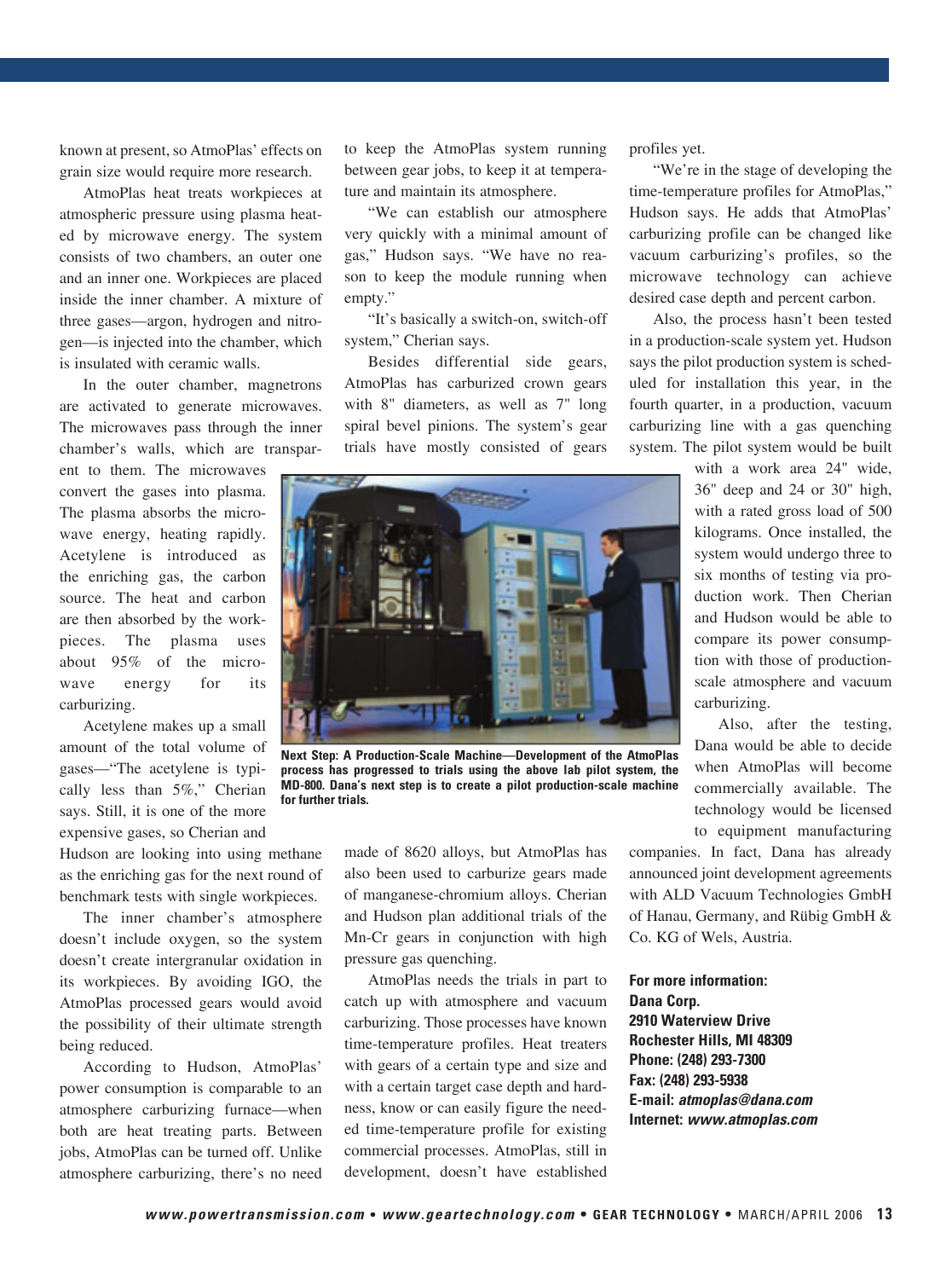### **Gleason's New Hobbing Machine Can Cut Cycle Time Down to a Second**

The Genesis 130H CNC vertical hobbing machine from Gleason features a new design that optimizes dry machining, reduces floor space requirements and improves cycle times.

This machine is the first in the new Genesis family of gear production equipment. Genesis machines all include a single-piece frame cast from an advanced polymer composite material that ensures a small, compact machine footprint and enables the user to install and relocate the machine with no special lifting equipment or foundations.

Jim Gnadt, manager of product development for Gleason, says, "One unique feature is that the base unit is not cast iron. We're able to offer much more thermal stability and vibration absorption by using a polymer-graphite combination."

The hobber can accommodate wet cutting processes but is better suited for dry machining. The work area is completely isolated from the machine frame to minimize thermal expansion from contact with hot chips, and a stainless steel cutting chamber with steep inclination ensures that chips fall clear of the work area.

Another feature is the hobber's new mechanical, cam-driven, double gripper loader that is fully integrated into the machine. This cuts non-productive time down to a minimum and significantly reduces part load/unload times.

"It's a cam-operated, high-speed device, and it's now possible to achieve cycle times as low as one second. One of



our most popular machine applications is the 125GH, and it usually takes 4–5 seconds for loading and unloading. Now we've got it down to 2 or 2.5 seconds tops," says Gnadt.

The D-Drive system enables the spindle to transmit more torque with less runout and also accommodate the use of larger diameter hobs for greater performance and longer tool life. Also, directdrive spindle motors reduce setup and machining times by eliminating the need for mechanical adjustments and change gears. Higher acceleration/deceleration rates and increased torque, combined with faster axis motions, reduce non-cutting time between cycles.

 Other features include an easy-access service module that consolidates hydraulics, lubrication and pneumatics into one location, optional on-board chamfering and deburring, availability of the latest Siemens or Fanuc controls and Gleason software running in a Windows environment, and a chip conveyor that can be located from either side or the rear of he machine to meet any cell/system arrangement.

**For more information: Gleason Corp. P.O. Box 22970 1000 University Ave. Rochester, NY 14692 Phone: (585) 473-1000 E-mail: sales@gleason.com Internet: www.gleason.com**

### **Mahr's Air Gage Uses Single- or Dual Master Air Tooling**

The Universal Dimensionair line of air gages from Mahr Federal combines the performance of a single-master air gage system with the ability to use twomaster air gage tooling.

In single-master systems, the gage is calibrated to zero or a reference measurement, and users rely on the gage system accuracy to determine tolerance limits. Dual-master systems use two masters to calibrate maximum and minimum. For go/no-go applications, the air gage is usually calibrated with both masters or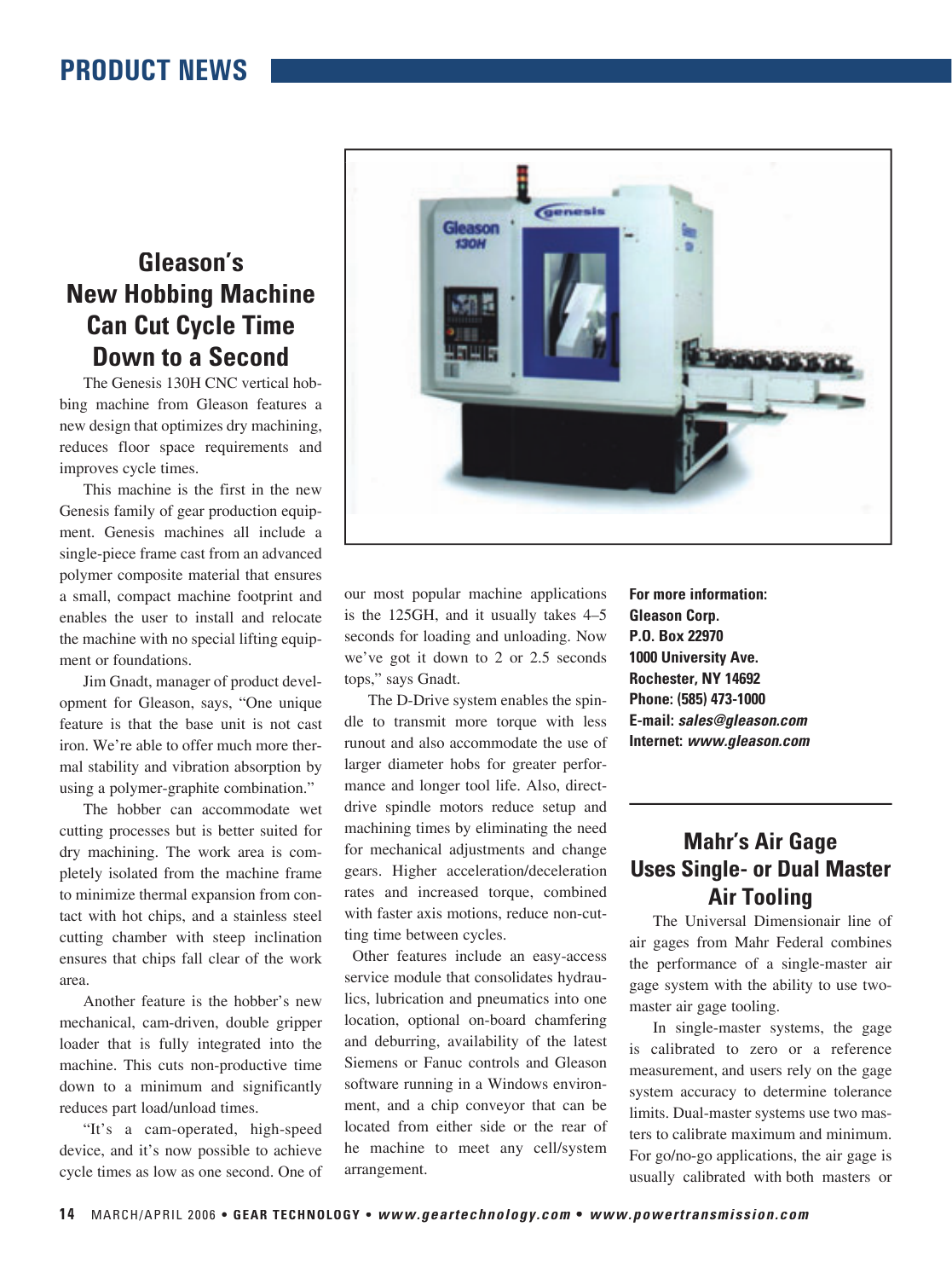setting gages set for both tolerances.

Built-in magnification and zeroing controls allow the product to act as a dualmaster air gage comparator. By selecting the appropriate dial configuration, users can adjust the gage for dual-master air tooling or span master tooling, according to the company's press release.

 The user sets system sensitivity (scale factor) by adjusting the air comparator span to correspond to the difference between minimum and maximum setting masters, thus setting the sensitivity of all the components of the gaging system. A zeroing control brings the span to a balanced position on the dial.

The Universal Dimensionair is available with a range of interchangeable dials for selecting magnifications from 1,250:1 to 10,000:1 in inch or metric scales. Dials are quickly exchanged by a snap-off bezel that allows for changing while protecting the gage against contamination from the shop environment. An analog dial provides fast visual representation of size and degree of good/bad or approaching readings.

Lastly, tooling can be mounted directly on the front of the unit. This lets the Universal Dimensionair act as a bench gage where the parts are brought



to the air tooling. When the parts are too large for a bench-mounted gage, a hose and handle assembly provide portable measurement on the part.

**For more information: Mahr Federal 1144 Eddy St. Providence, RI 02905 Phone: (401) 784-3100 Internet: www.mahrfederal.com**

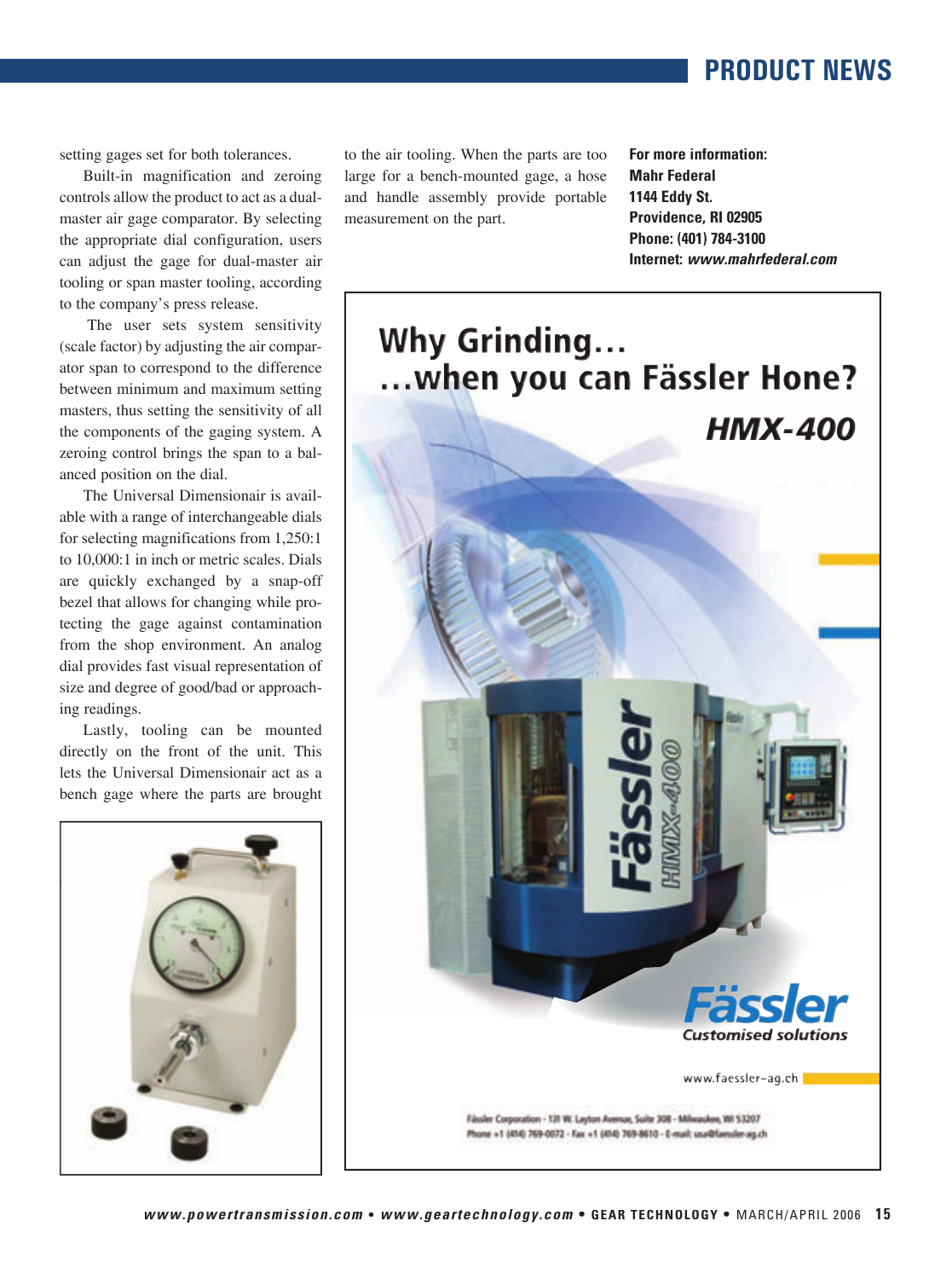#### **Marposs' Vertical Solution Provides a Smaller Footprint**

The M57V bench from Marposs provides a smaller footprint that occupies less surface space than the company's horizontal solution, according to its press release.

Vertical loading of the workpiece eliminates part and structural deformation as well as bending in the reference centers and helps part dragging in dynamic applications. The bench is engineered for





crankshafts weighing more than 6 kg, can also check camshafts, gear shafts, rotors and axle shafts and can be configured as a single or double gage station.

The bench gage is dedicated to the interoperational inspection of a single part type (or when no retooling is required) after end face milling, turning, pin bearing milling and grinding.

The workpiece is loaded manually or by a manual gantry between centers in the vertical position. Centers are fixed (static measurement) or motorized (dynamic measurement) and the measuring stations are brought onto the part by manual pivoting arms.

**For more information: Marposs Corp. 3300 Cross Creek Pkwy. Auburn Hills, MI 48326 Phone: (248) 370-0404 Internet: www.marposs.com**

### **Bison Gear's Hollow Shaft Gearmotor Doubles Continuous Torque Ratings**

Bison Gear's new 562 series hollow shaft gearmotor offers increased low speed center distance coupled with greater clearance for wider faced gears.

According to the company's press release, the gearmotor allows for up to 1,100 in.-lbs. continuous torque—twice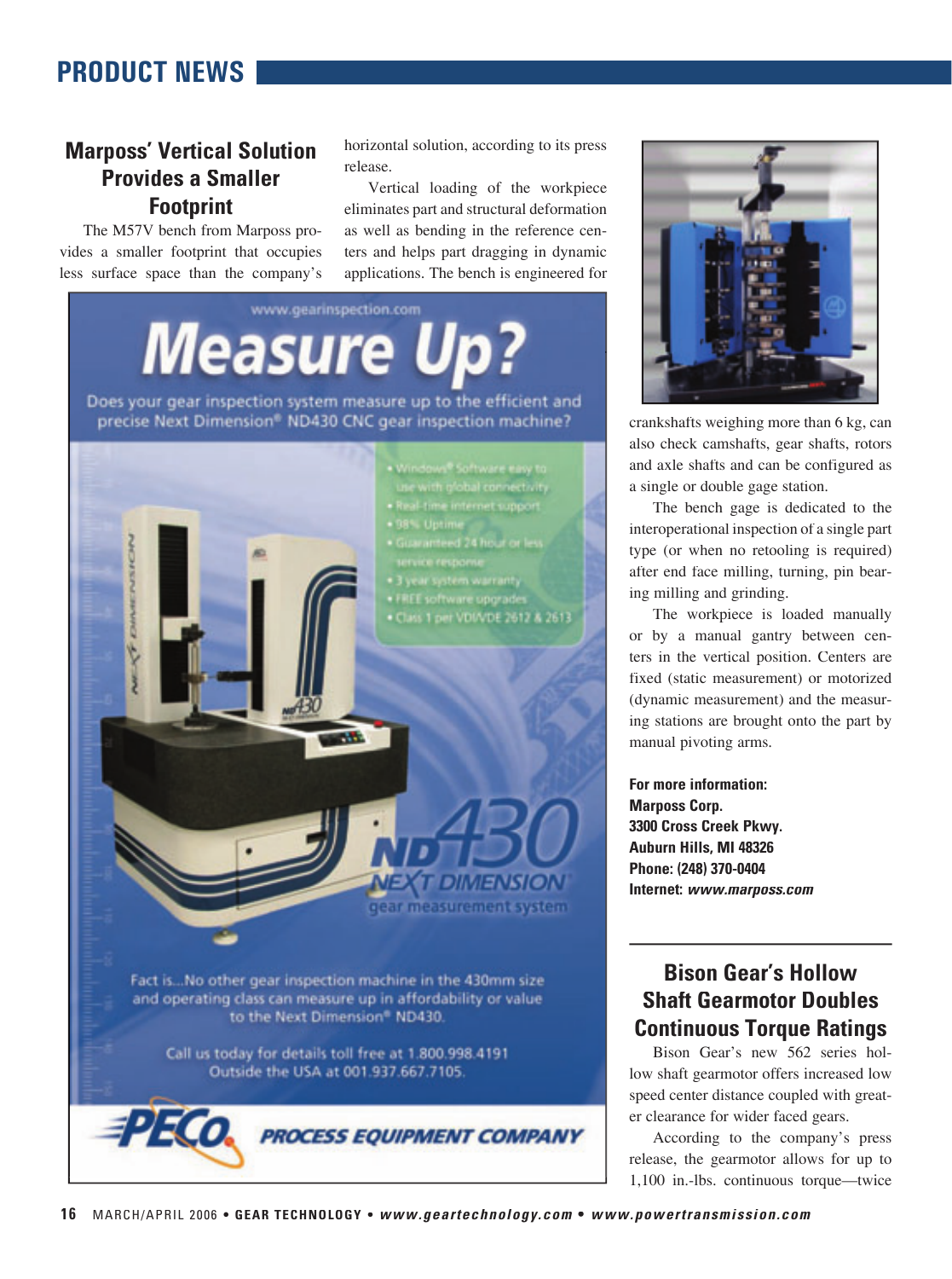

diameter hollow shaft with face mount or a 5/8" diameter solid shaft insert with steel footplate. These options allow uses of battery power and other low voltage applications.

**For more information: Bison Gear & Engineering 3850 Ohio Ave. St. Charles, IL 60174 Phone: (800) AT-BISON Internet: www.bisongear.com**

traditional continuous torque ratings. An optional fourth stage of gear reduction is possible as well, providing ratios up to 2,200:1 in the same envelope, allowing for a smaller input motor without sacrificing output torque.

Additional features include hollow shaft options with multiple configurations and various AC and DC input motors, including three-phase and inverter duty. A hollow bore diameter of 3/4" allows for interchangeable shaft designs.

Bison Gear also introduced low voltage additions to its 750 series right-angle gearmotor design. New additions consist of two input motor options rated at 1/8 hp, 12 VDC, and 1/8 hp, 24 VDC. Gear ratios will be 5, 10, 13, 20, 30, 45 and 60 to 1 and available from stock with a 3/4"





Are you interested in reducing your gear costs while increasing<br>their quality? Presrite hot-forges intricate gears to net and near-net<br>shapes, so little or no hobbing is required.

improve the performance of the gears you buy.<br>Our dedicated gear-forging facility is equipped<br>with a state-of-the-art gear lab, high-capacity<br>presses, and the latest in sophisticated machinery.

See why customers from a wide range of industries and countries<br>come to Presrite for forged gears. Contact us now for more

Weight Savings - As a blank, this large spur gear weighted 55 lbs. As a forged tooth gear with<br>gear weighed 55 lbs. As a forged tooth gear with<br>1 millimeter of stock on the tooth profile for hobbing, it weighs just 37 lbs.



**STRENGTH OF A FORGING WITH** LITTLE OR NO MACHINING.

PRESRITE NEAR-NET GEARS GIVE YOU THE



QS-9000 and ISO 9002

Fax: (216) 441-2644

Presrite Corporation<br>3665 E. 78th St. • Cleveland, OH 44105<br>Phone: (216) 441-5990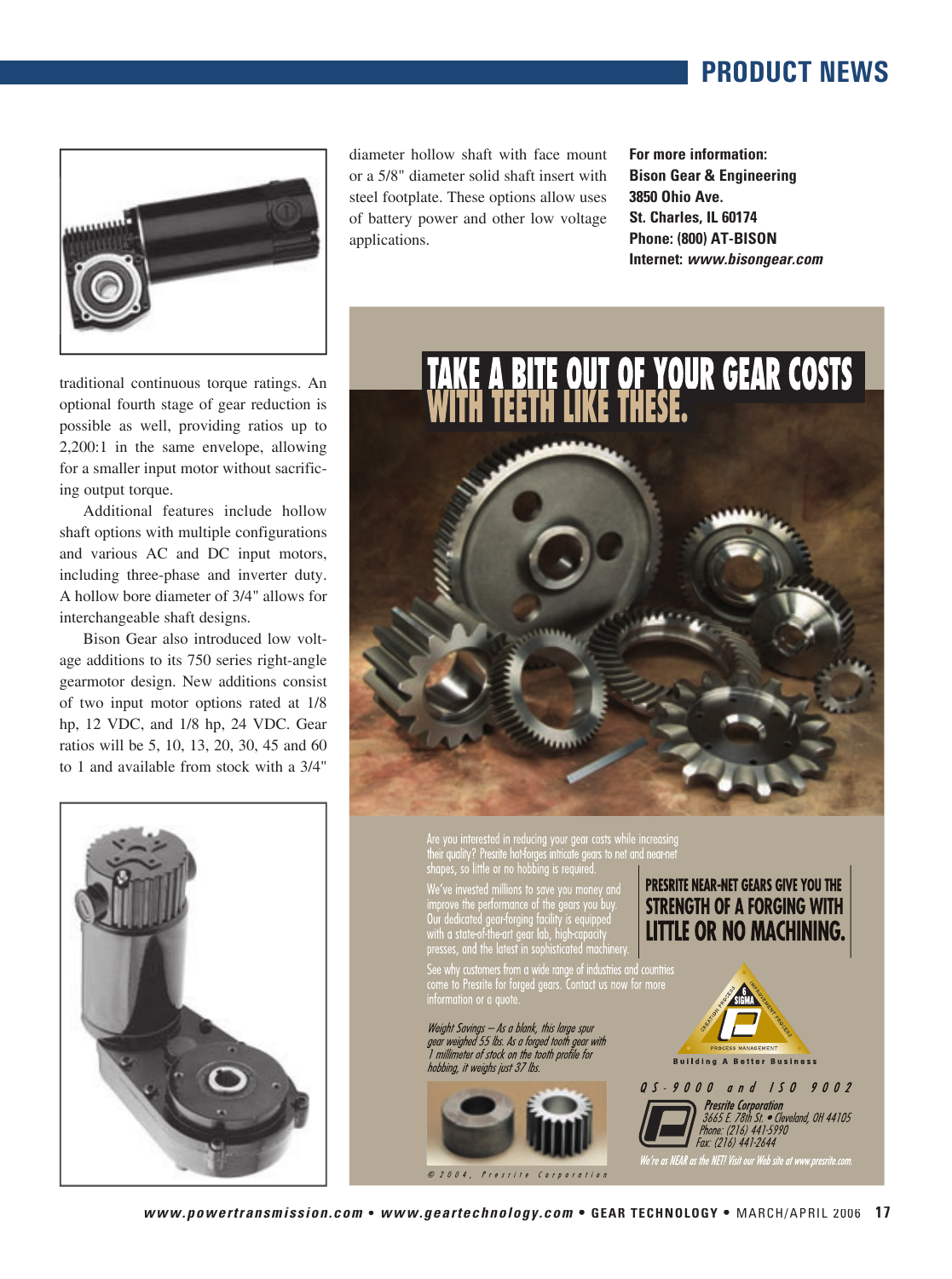

- 20" 65" diameters
- Delivery in 2-3 weeks<sup>\*</sup><br>\* Material in Stock
- Carbon, Alloy & **Stainless Steel**
- Same day quotes



### **Marposs' Inspection Software Cuts Production Time**

The new 3-D Shape Inspector software from Marposs performs on-machine measurement. When used with Mida touch probes, the software enables high precision measurement to be accomplished on the same machine used for cutting parts.

According to Marposs, the software checks the part shape and dimensions. Furthermore, the program generates geometric dimensioning & tolerancing (GD&T) reports and allows for immediate reworking of out-of-tolerance measurements without time lost by sending the part for measuring on a CMM and then refixturing and setting up the part after inspection. The program can be used as a direct TCP/IP or DMC interface on a CNC-integrated PC or offline by creating probing programs on an external PC.

Michael Sterioff, a product manager, says this product will be displayed in the Marposs booth at Westec, but won't be officially introduced to the manufacturing community until IMTS in September.

Currently, the shape inspector software is used on Fanuc and Fanuc-compatible controlled machines, typically horizontal or vertical machine tools. Marposs will demonstrate the software capabilities on a Haas machine at Westec. Sterioff says that the software will be compatible with Siemens, Heidenhain and Selca controls by early May. When it's officially released in September, the software will also be compatible with Okuma controls. Looking to the future, Marposs would like to expand its uses into lathe applications.

**For more information: Marposs Corp. 3300 Cross Creek Pkwy. Auburn Hills, MI 48326 Phone: (248) 370-0404 Internet: www.marposs.com**